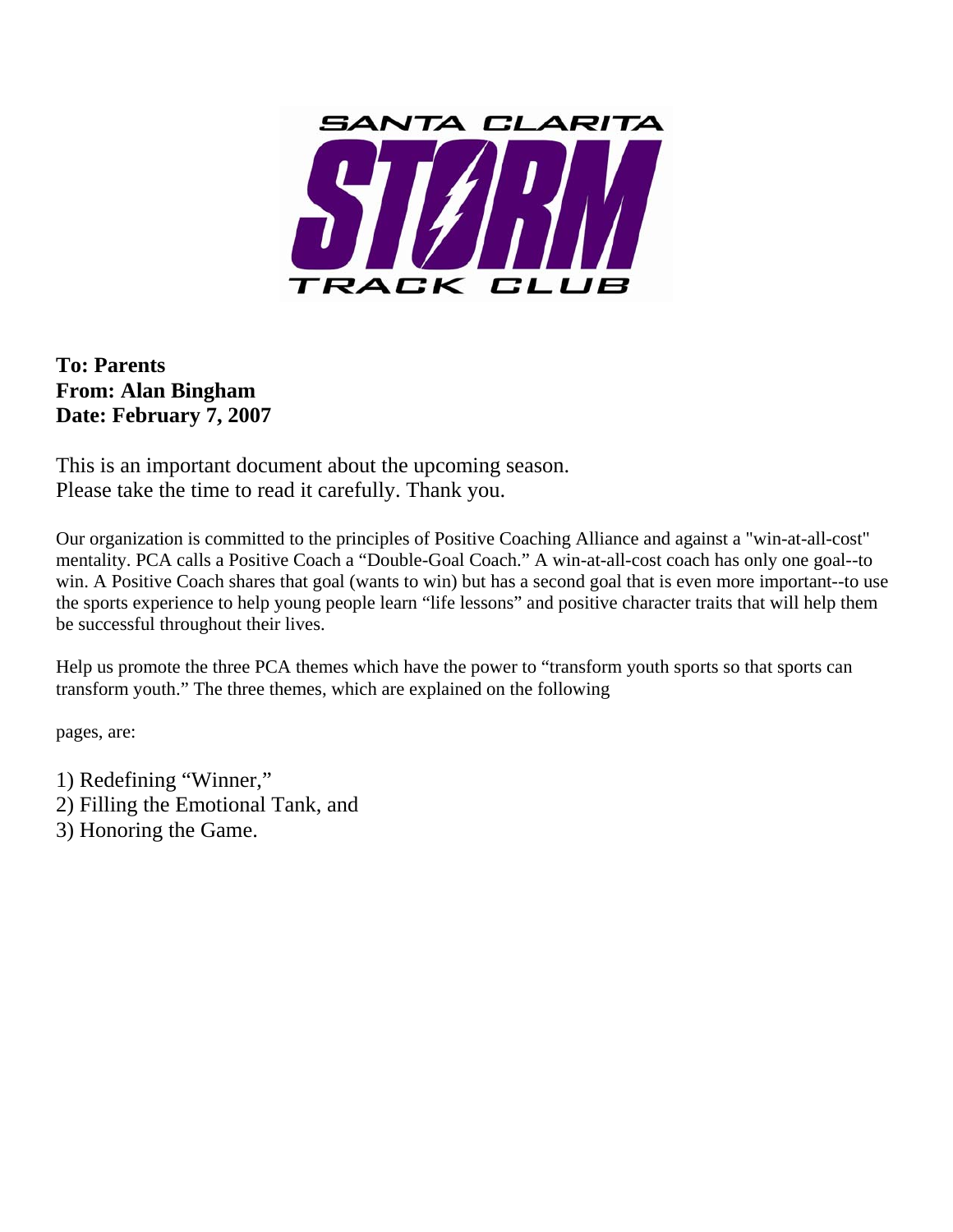# **1) Redefining "Winner"**

In professional sports (which is entertainment), there is only one goal—to have the most points at the end of a contest. However, in youth sports (which is education), there is a **second goal**: to produce young people who will be **winners in life**.

To help our children get the most out of competitive sports, we need to redefine what it means to be a "winner." Here's what winners do. They

- Make maximum effort.
- Continue to learn and improve.
- Refuse to let mistakes (or fear of making mistakes) stop them.

This is called a Mastery Orientation. SCTC says that the Tree of Mastery is an ELM Tree where ELM stands for **E**ffort, **L**earning, and **M**istakes.

If our athletes keep these things in mind, they will develop habits that will serve them well throughout their lives.

There is an added benefit. Athletes who are coached with a Mastery Orientation tend to have reduced anxiety and increased self-confidence. And when athletes feel less anxiety, they are more likely to have fun playing their sport and to do better!

### **Here's how you can help**:

1) Tell your child about the ELM Tree of Mastery (see above).

2) Let your child know you appreciate it when he or she tries hard even if unsuccessful.

3) Ask rather than tell. Try to get your child to talk about his/her play rather than telling him/her what you think about it. Ask open-ended questions to get him/her to talk (e.g., "What was the best part of the game for you?")

4) Recognize that Mastery is hard work. Let the coaches criticize your child's play. Tell your child you are proud of him or her regardless of the outcome of the game.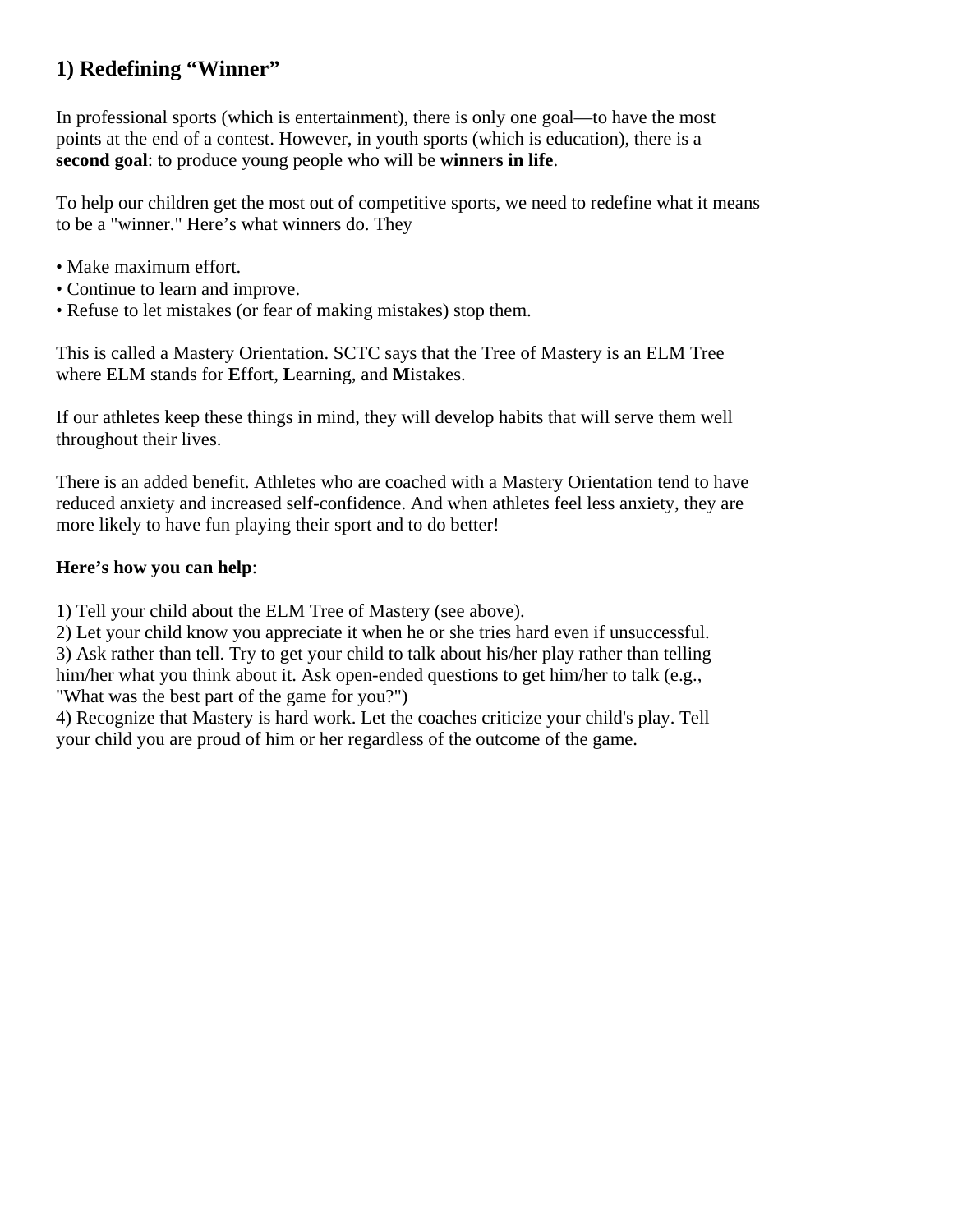# **2) Filling the "Emotional Tank"**

Research shows that the home team wins about 60% of the time because of the emotional support a team receives when it plays in front of its own fans. We want our players to have a **portable** home team advantage that they can take wherever they go.

The key is the "**Emotional Tank**." Like gas tanks in cars, we all have Emotional Tanks that need to be filled to do our best.

There will be times when you need to correct and criticize. Research has shown that a "Magic Ratio" of 5:1 (praise to criticism) is ideal. When the ratio drops much below 5:1, children become discouraged (their tanks become drained!). Help us achieve this Magic Ratio with your child.

## **Here's how you can help**:

1) Your #1 job is to fill your child's Emotional Tank. Encourage him regardless of what happens in the game.

2) Try not to give your child a lot of advice (which after a tough game can seem like criticism, which drains a person's tank). Remember, it's difficult to do well with a low tank. When she makes a mistake, you might say, "Don't worry. Let's get the next one. You can do it." After tough losses, it's often helpful to acknowledge feelings of disappointment. For example, you might say "I can imagine you must be disappointed to have lost."

3) Use the "3-Pluses-and-a-Wish" technique. Before you give advice, find three good things about your child's performance. Phrase the advice as a wish:

- You really tried hard in the game today (Plus #1).
- I also saw you filling your teammate's Emotional Tank after he made a mistake (Plus #2).
- And that play you made toward the end of the game shows how much you are improving (Plus #3).
- I wish you wouldn't get down on yourself when you make a mistake.

If you can't come up with three pluses, don't say the wish because then it may drain his emotional tank rather than fill it.

4) Remember the Magic Ratio\*. Praise your child about 5 times for every time you criticize. If you do, she will be better able to hear your criticism without becoming defensive. \* It's called the Magic Ratio because magical things happen when we get close to it with our children.